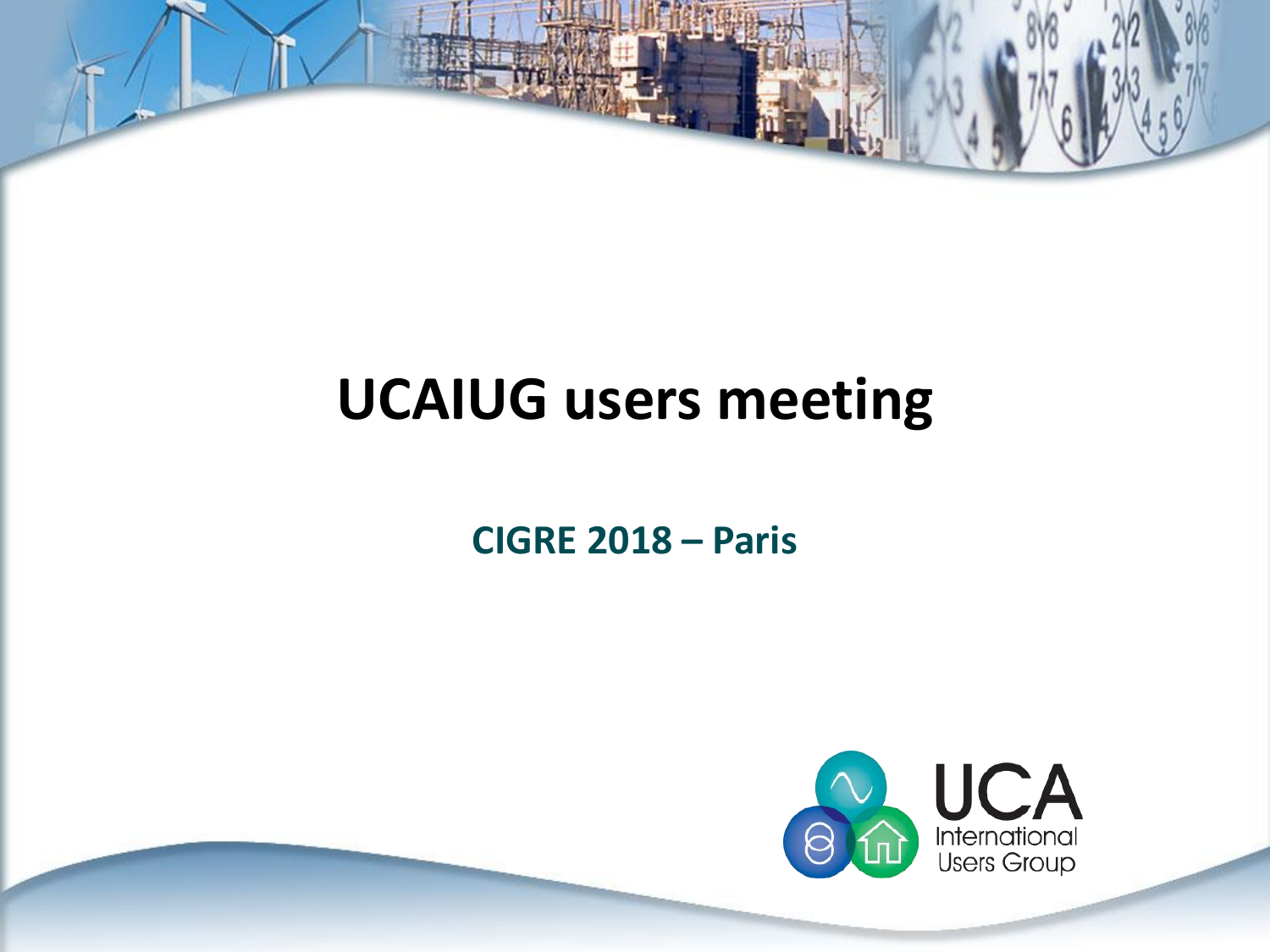# **Agenda**

- 1. Opening
- 2. Appointment of secretary
- 3. Introduction round of participants
- 4. Changes within UCA
- 5. Status Edition 1 testing (end-of-life)
- 6. Status of the draft UCAIug QAP
- 7. Announcement IOP 2019
- 8. Status CIM Conformance testing
- 9. Any other business?
- 10. Closure

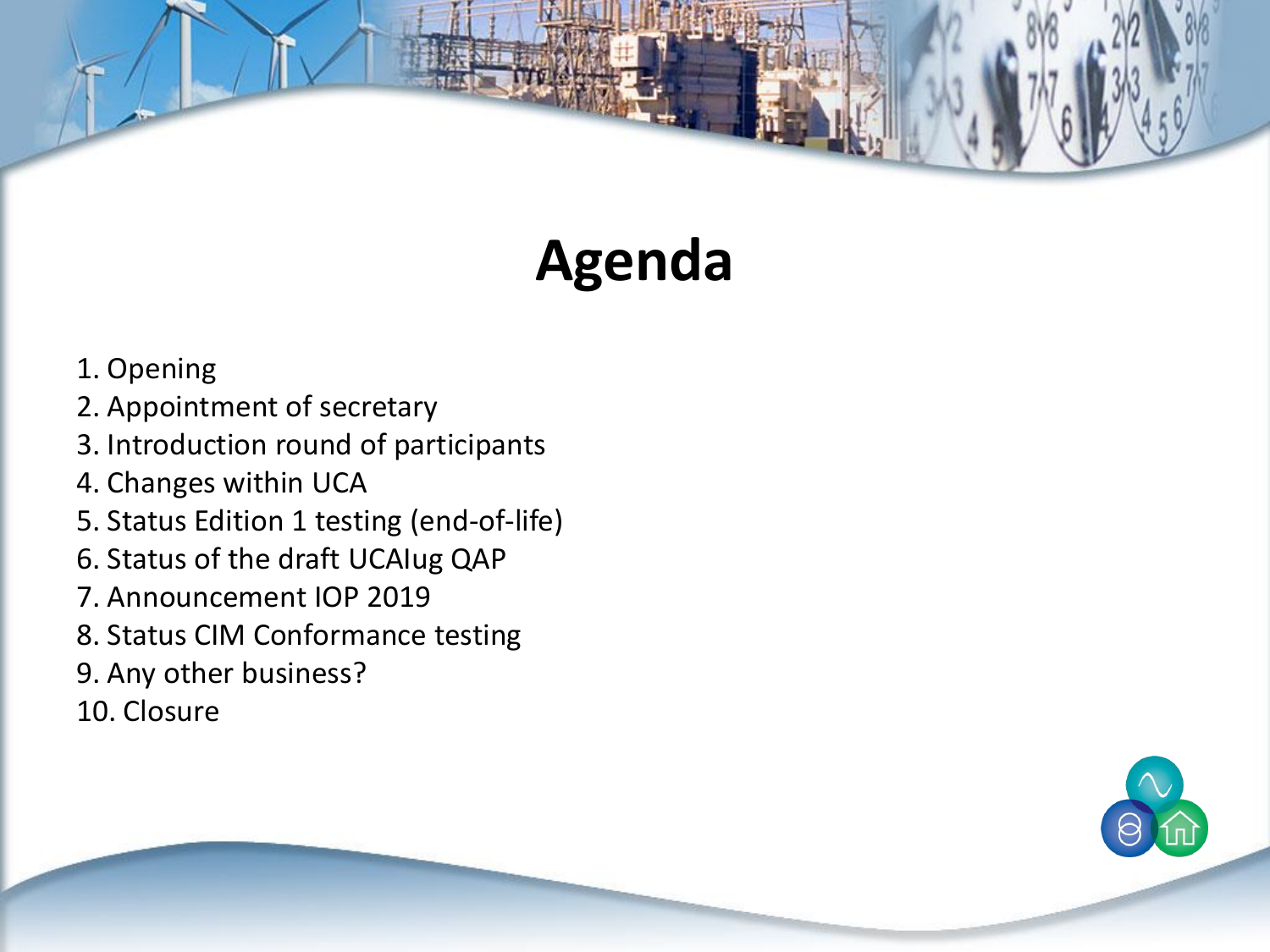# **Housekeeping**

- Appointment of secretary
- Any additions or suggestions for the agenda?
- **Introductions**

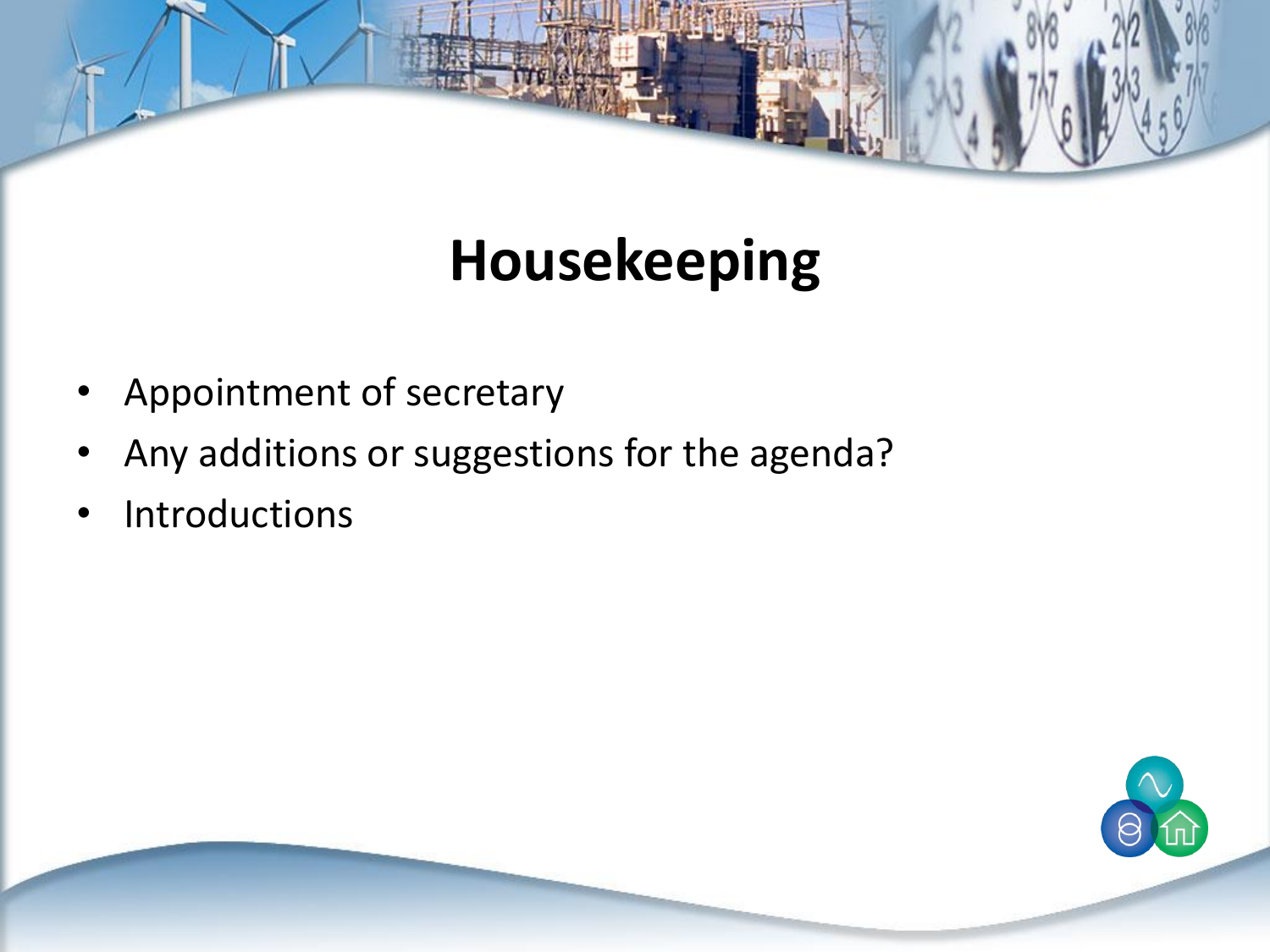# **Changes within the UCA**

- a. UCA Reorg and Reactivation of the Testing Committee (differentiation from TPWG)
- b. New committee UCA/OpenFMB
- c. Face to Face meeting 2019
- d. Tissue database status

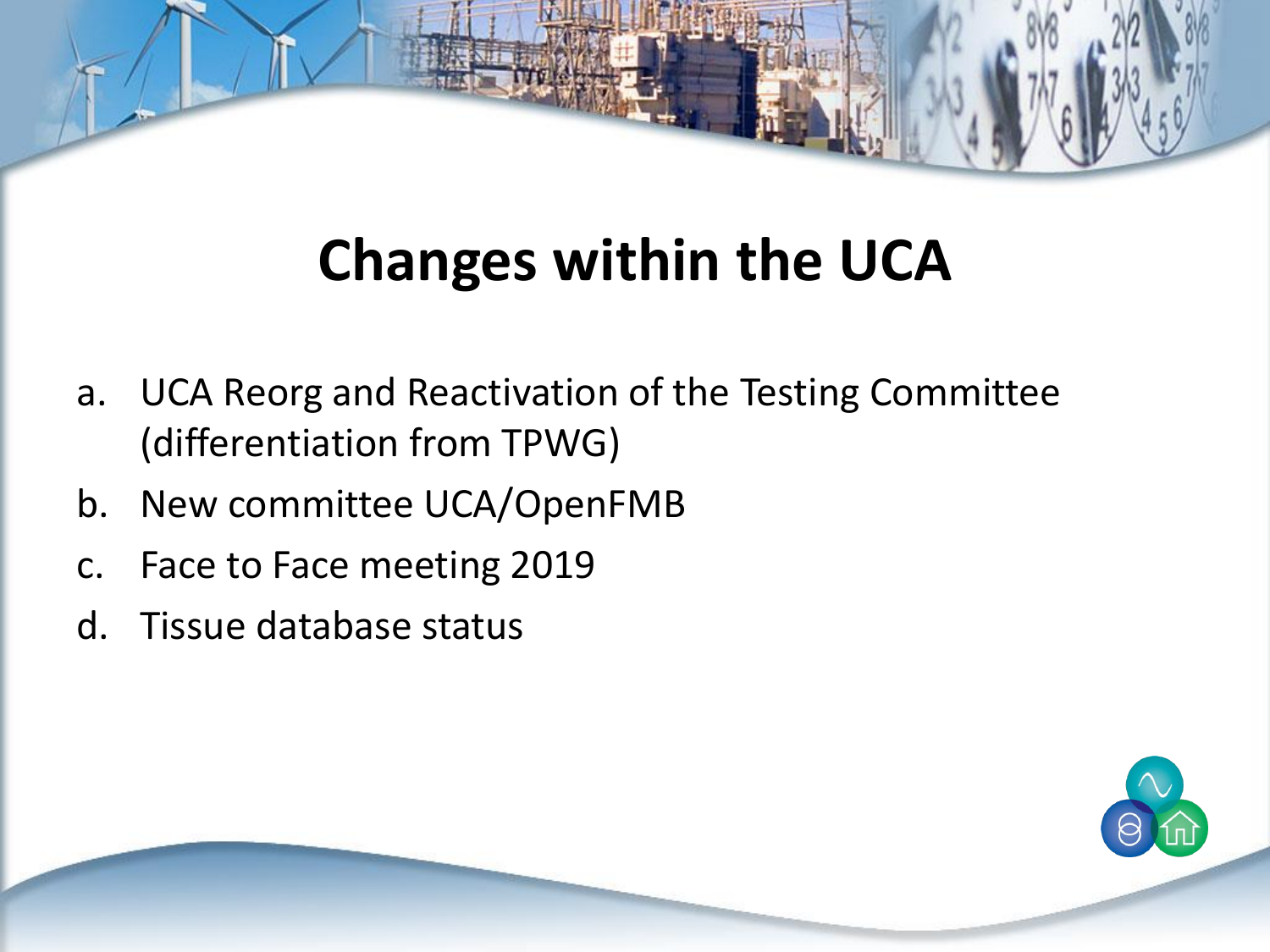# **UCA Reorg and General Organization**



©Copyright 2014 UCA International Users Group All Rights Reserved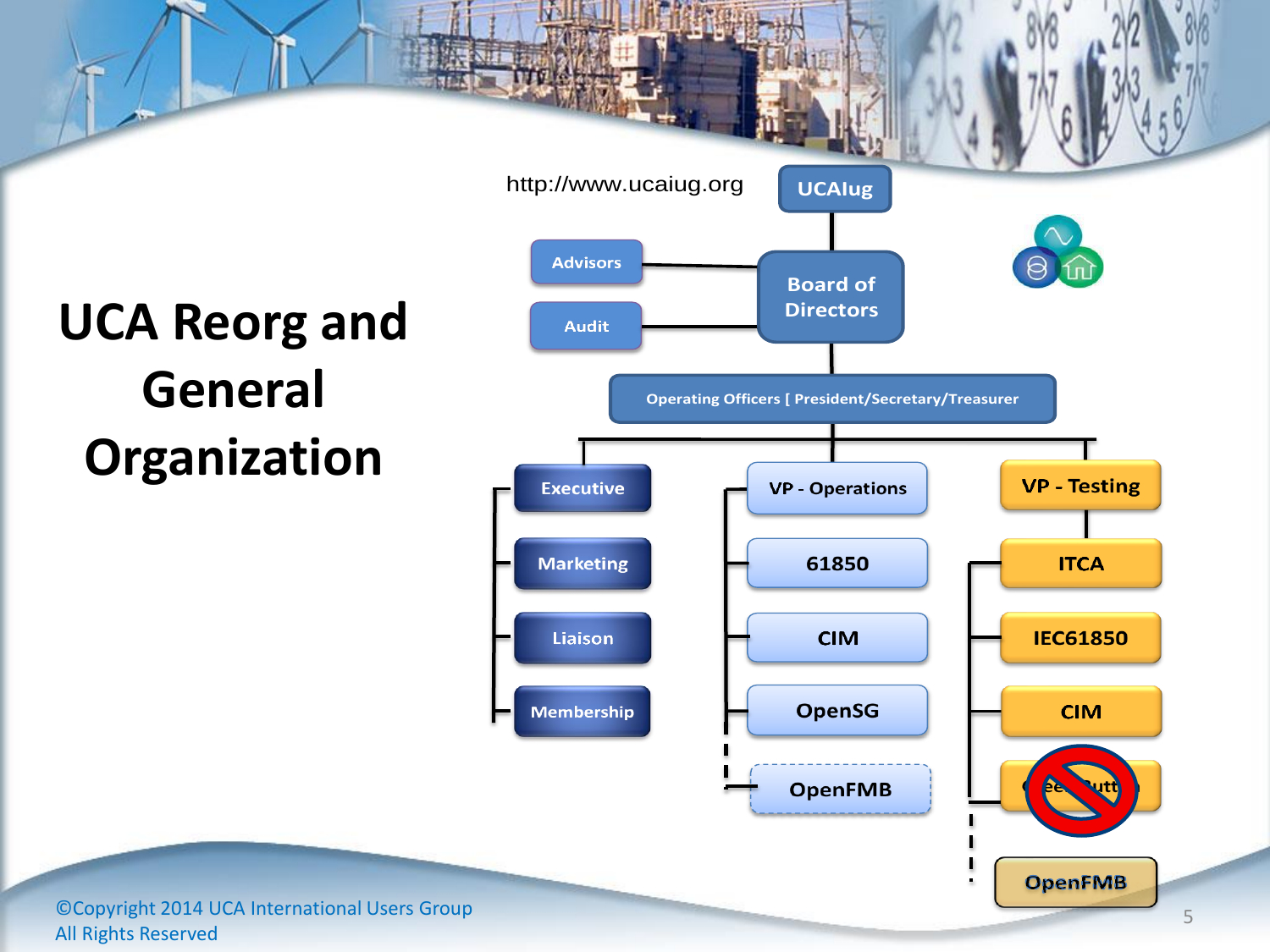# **Test Procedure Working Groups (TPWGs)**



©Copyright 2014 UCA International Users Group All Rights Reserved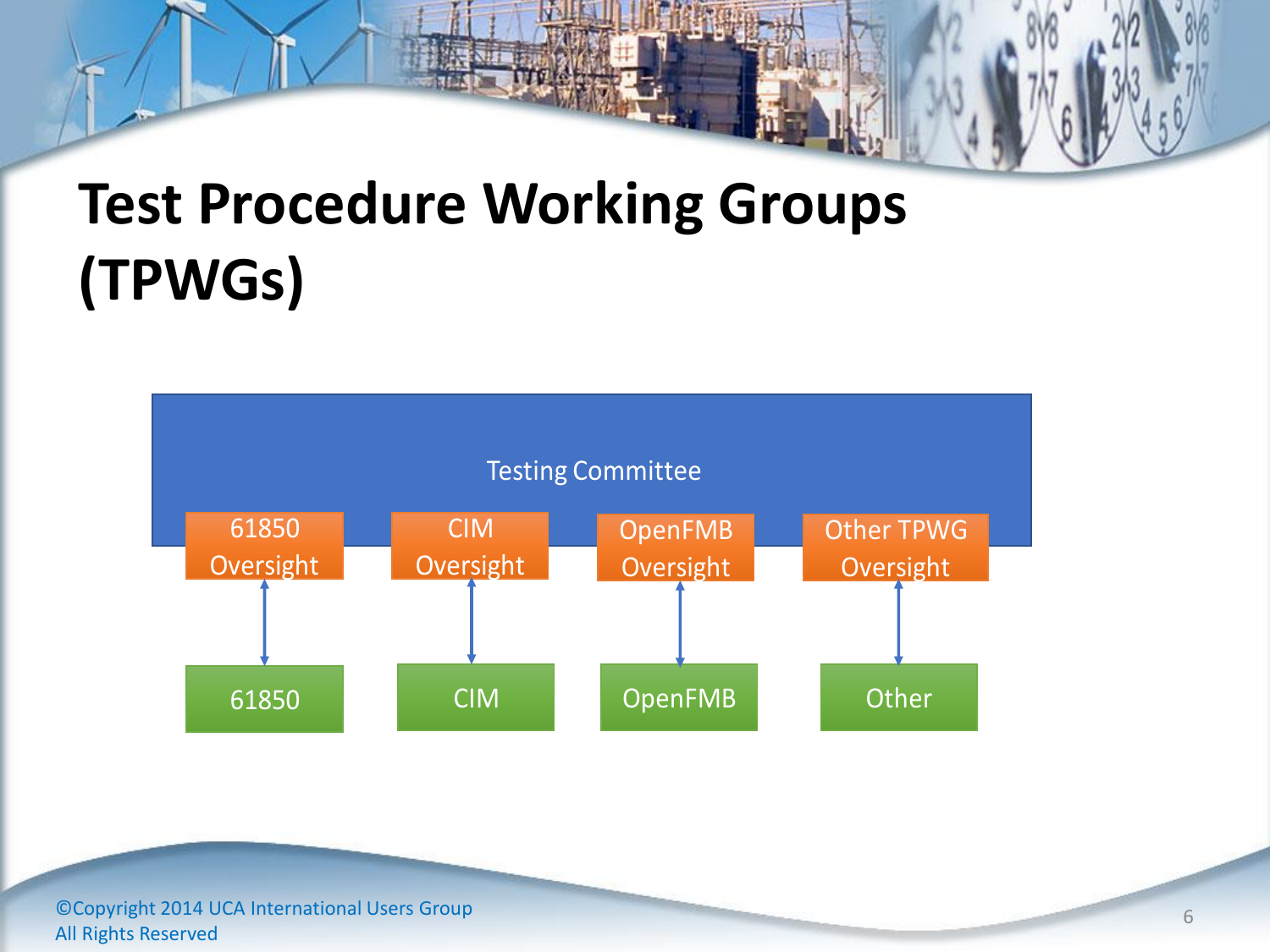# **Concentration on Quality**

• New IEC 61850 Tissue Process

7

- New IEC 61850 Quality Assurance Plan Addendum\*
- Board directive to improve ITCA and accreditation process

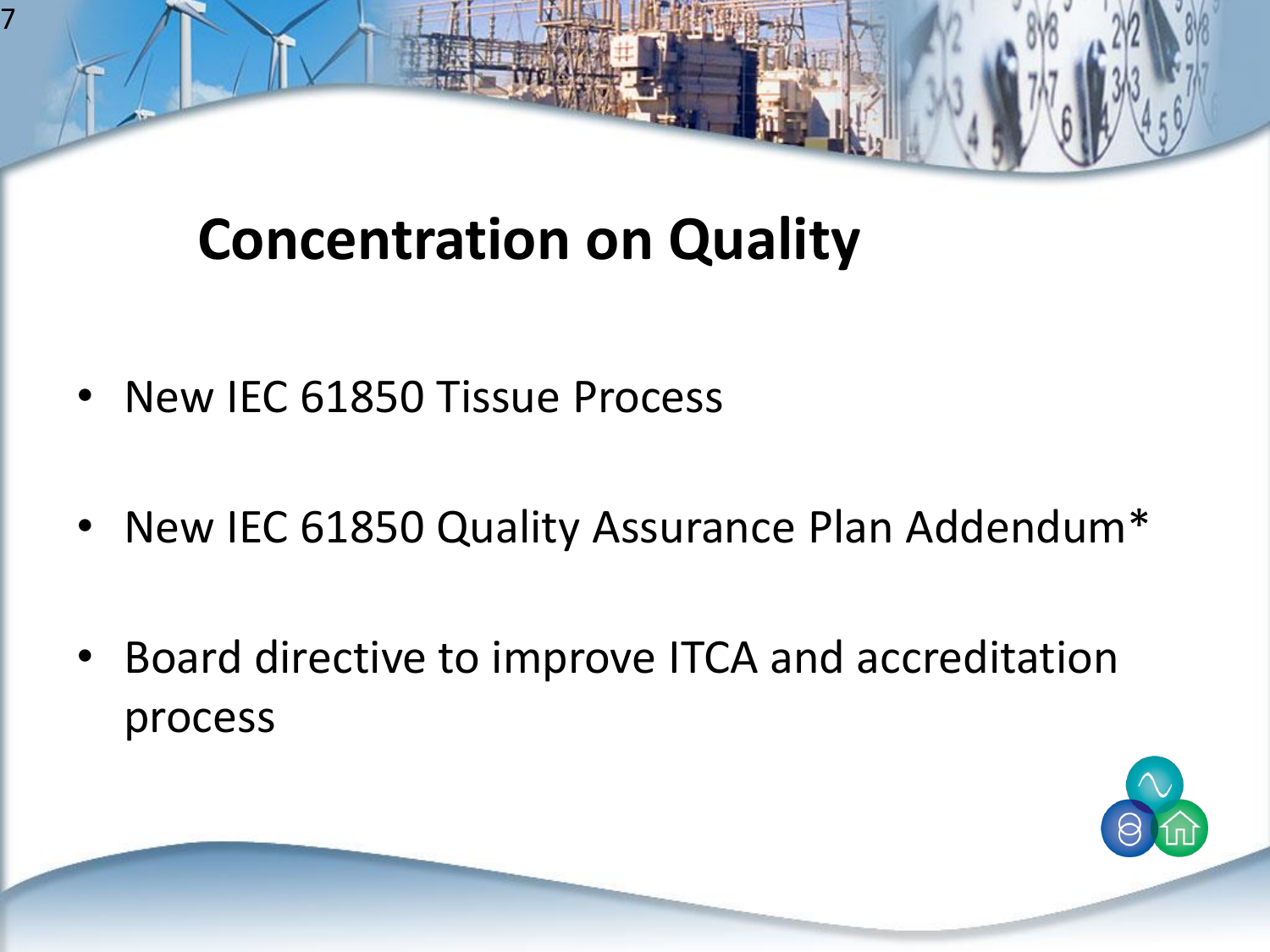# **New Tissue Process**



UCA is now involved with the approval and Progression of Tissue resolution.

©Copyright 2014 UCA International Users Group All Rights Reserved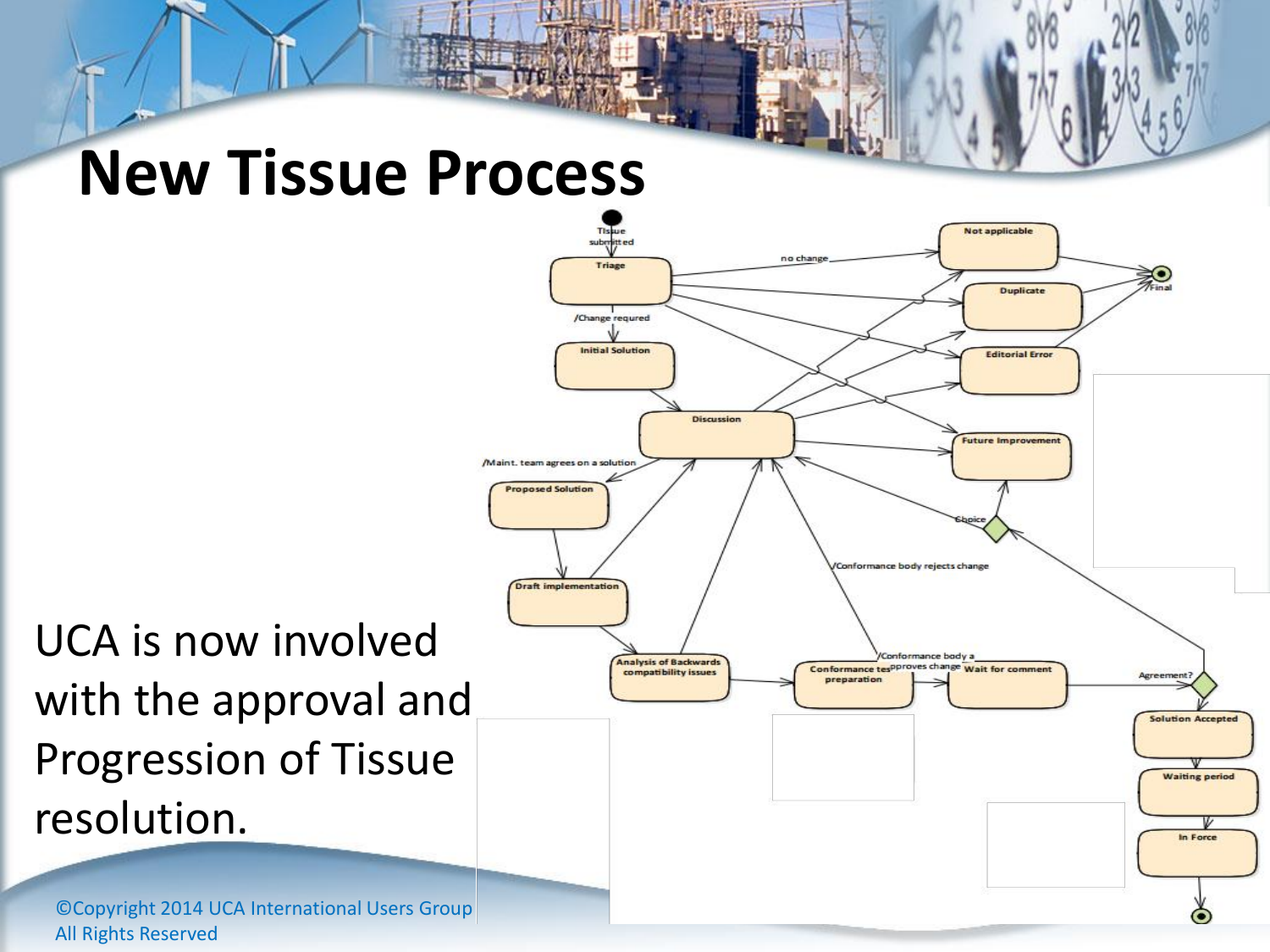# **Face-to-Face Meeting**

- Will be held in conjunction with the 61850 IOP:
	- –When: September 20-27th, 2019
	- –Where: Charlotte, NC
	- –EPRI facilities will be used
- Planning underway Herb and Margaret more info to come…..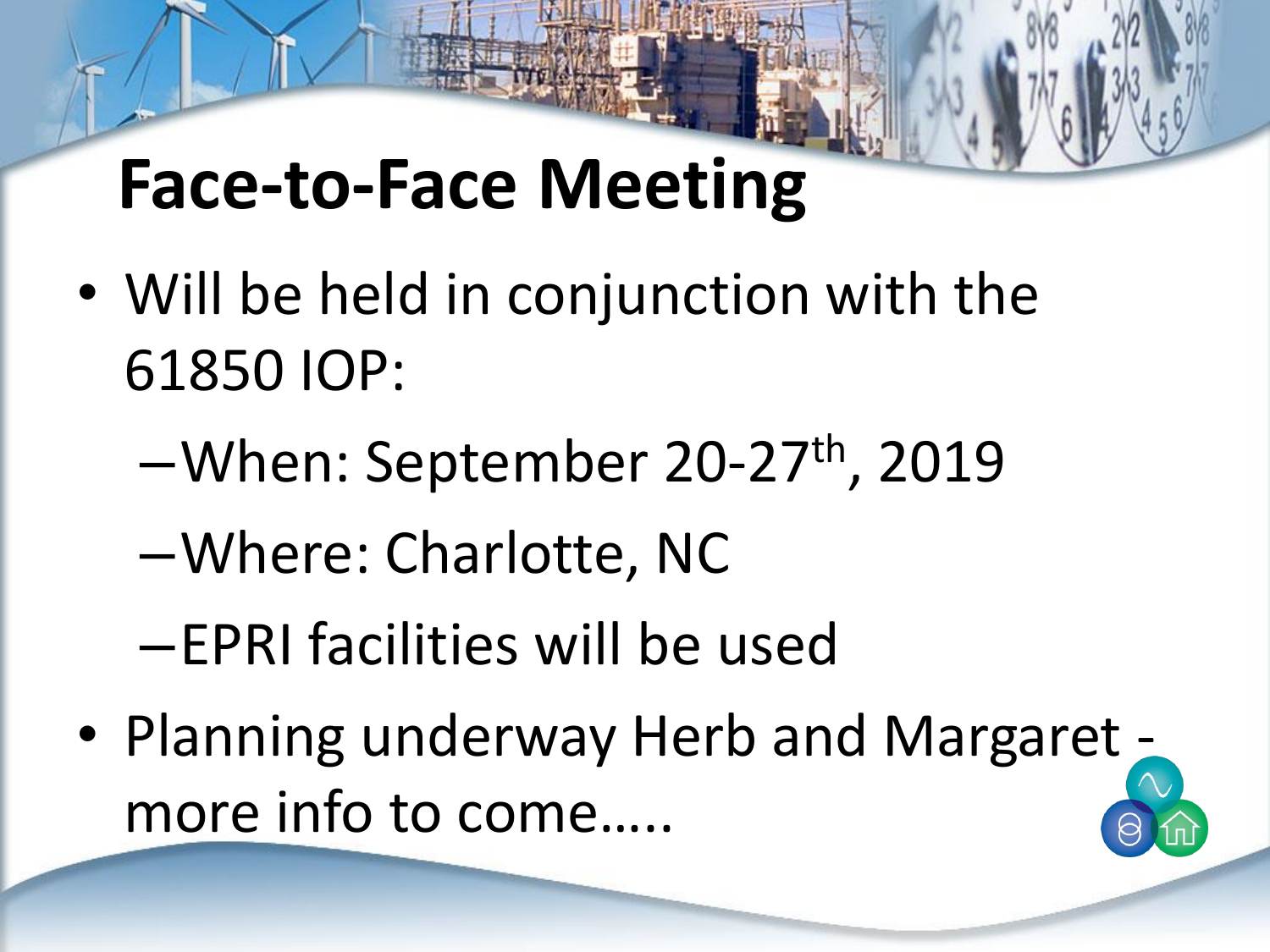

# **Status of TISSUE Database**

- Lost bulk download capability in March-June 2017
- Database was taken offline approximately 3 months ago
- Netted Automation was unresponsive to individual emails inquiring about the status.
- UCA was asked to investigate by the IEC 61850 Test Procedures Working Group.

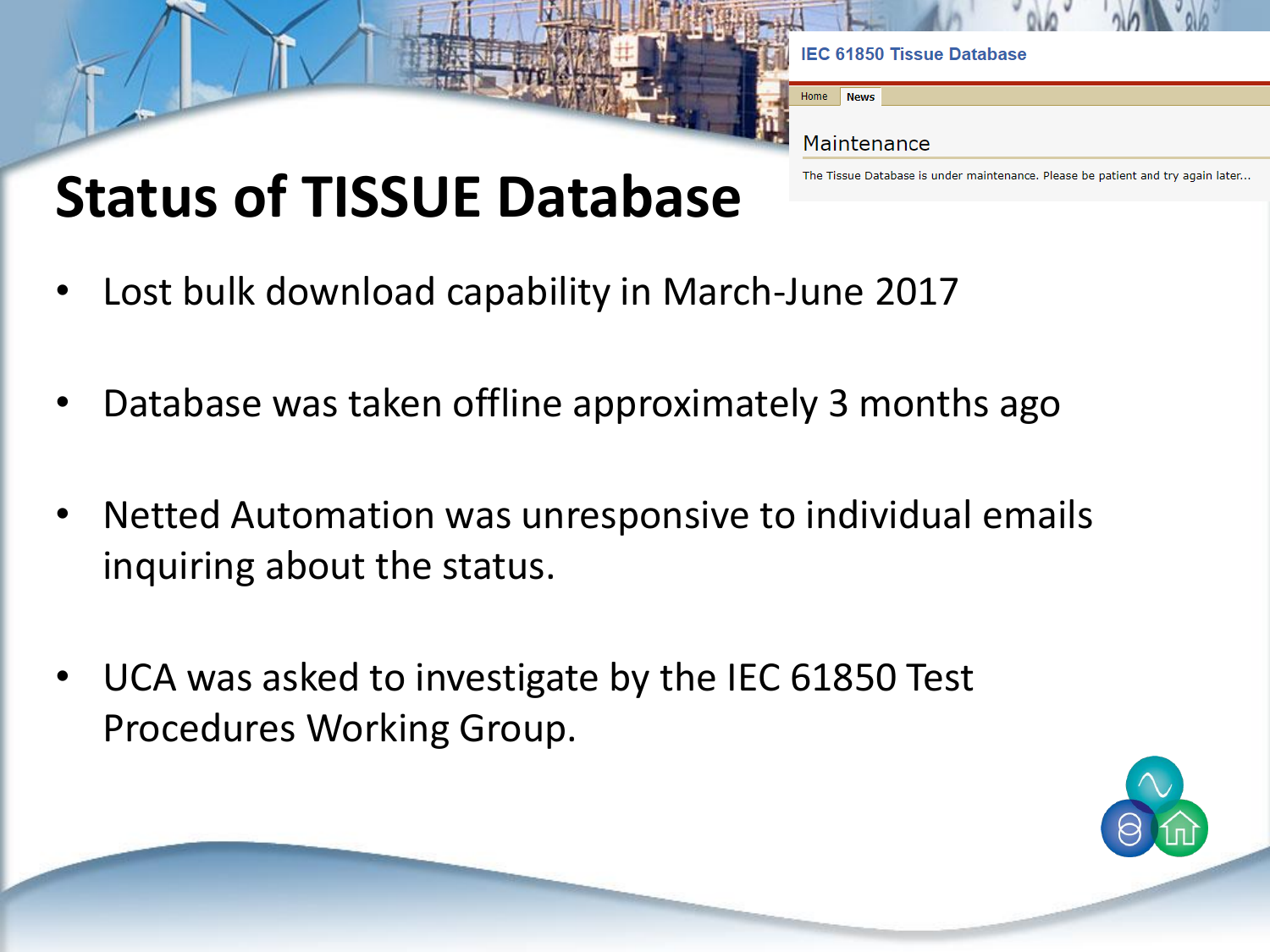### **History:**

- UCAIug offered to transfer the contents/site to a UCA hosted site in order to resolve maintenance issues.
- UCAIug requested a quotation to transfer the Internet Domain and the contents.
- Received a quotation and an indication that the site could be immediately restored once an agreement was reached on the transfer.
- Other TISSUE databases (e.g. Wind) are still functional.

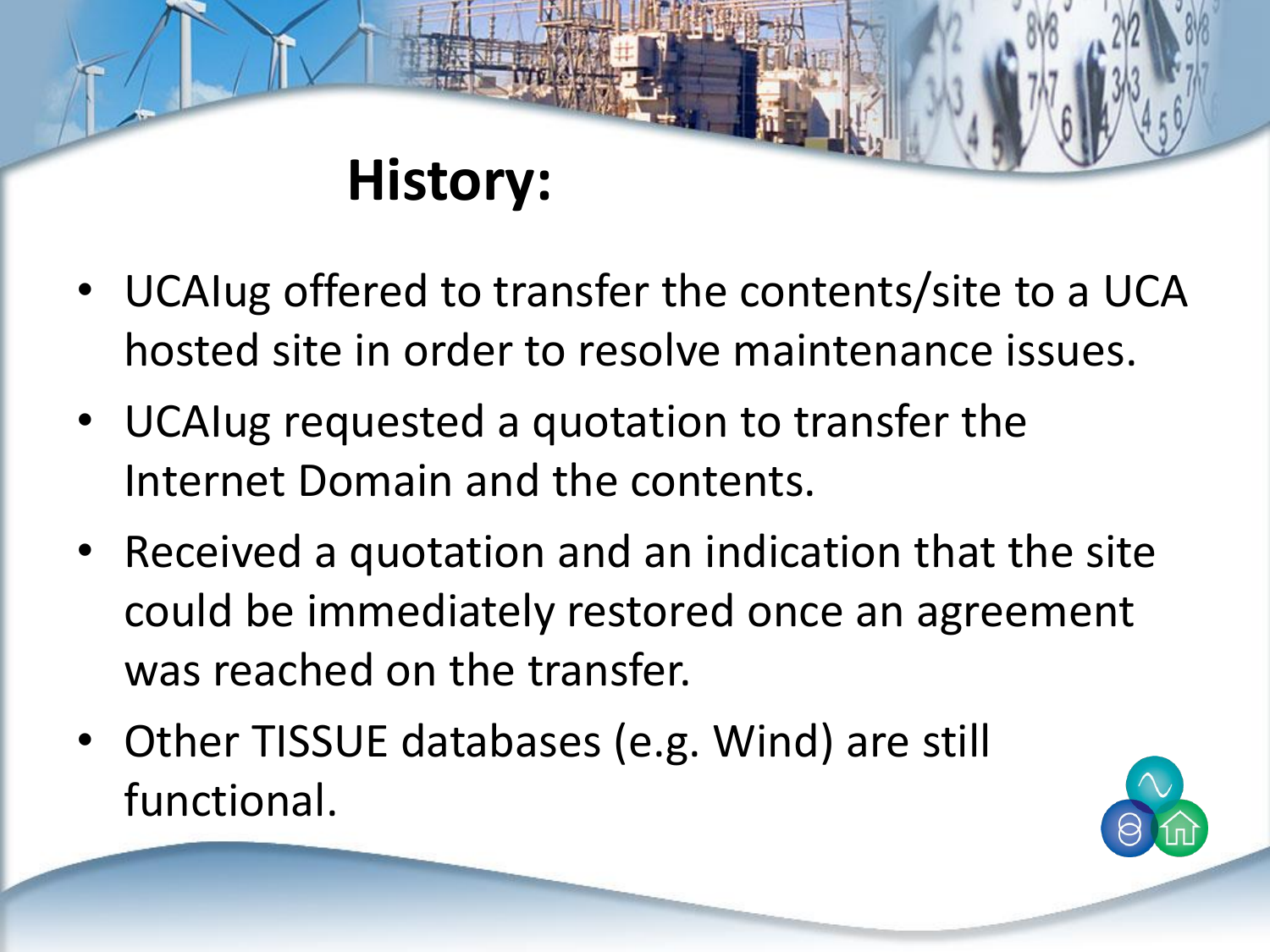### **Current Status**

- UCAIug and Netted Automation are far apart in regards to price.
- It is unlikely that the price gap will be resolved.
- UCAIug has not received a counter offer.

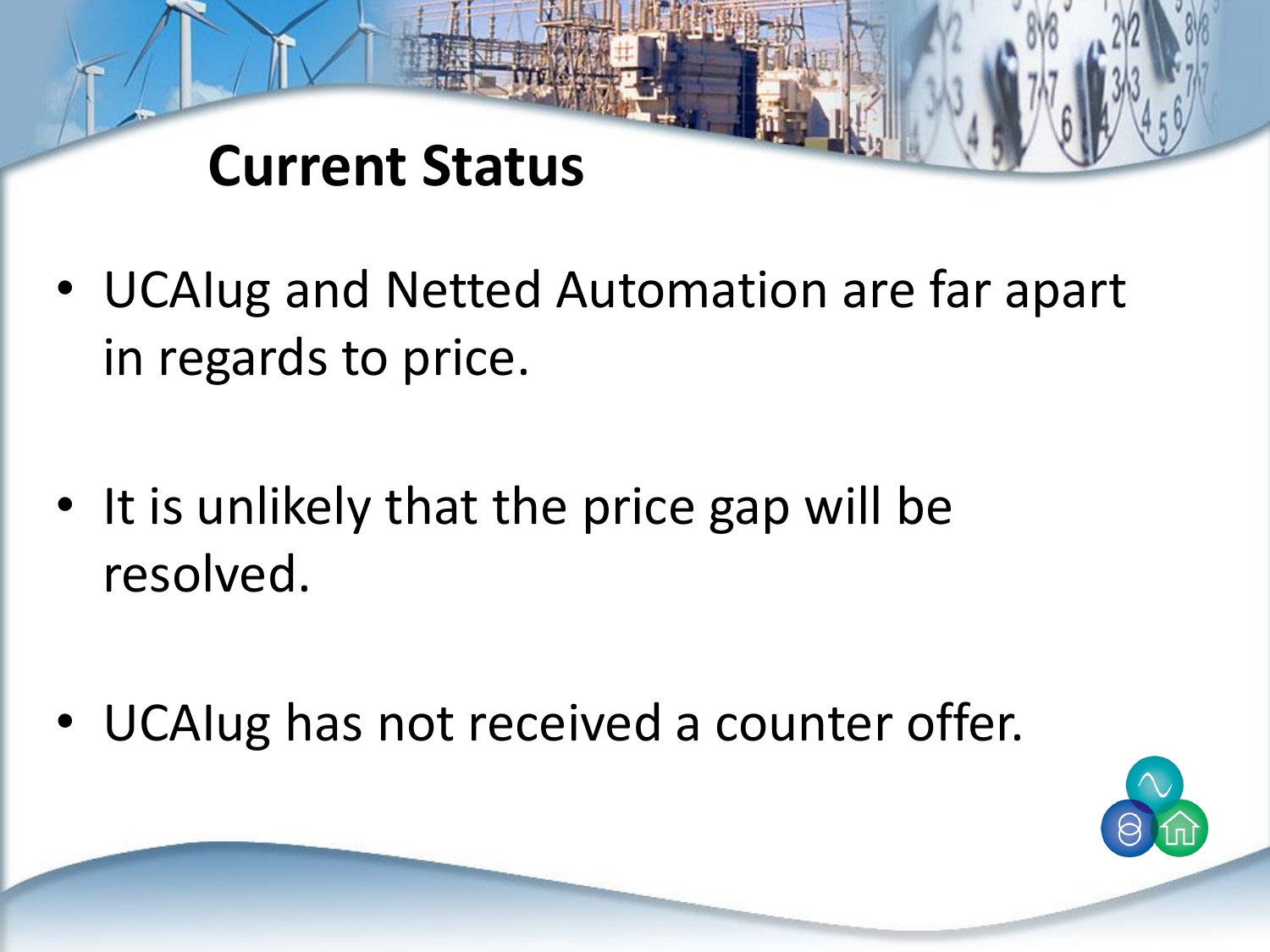# **The Problems with Recreation**

- If recreation is required without the information transfer from Netted Automation.
	- Approximately a year's worth of Tissue IP will be lost.
	- Most attachments will be lost.

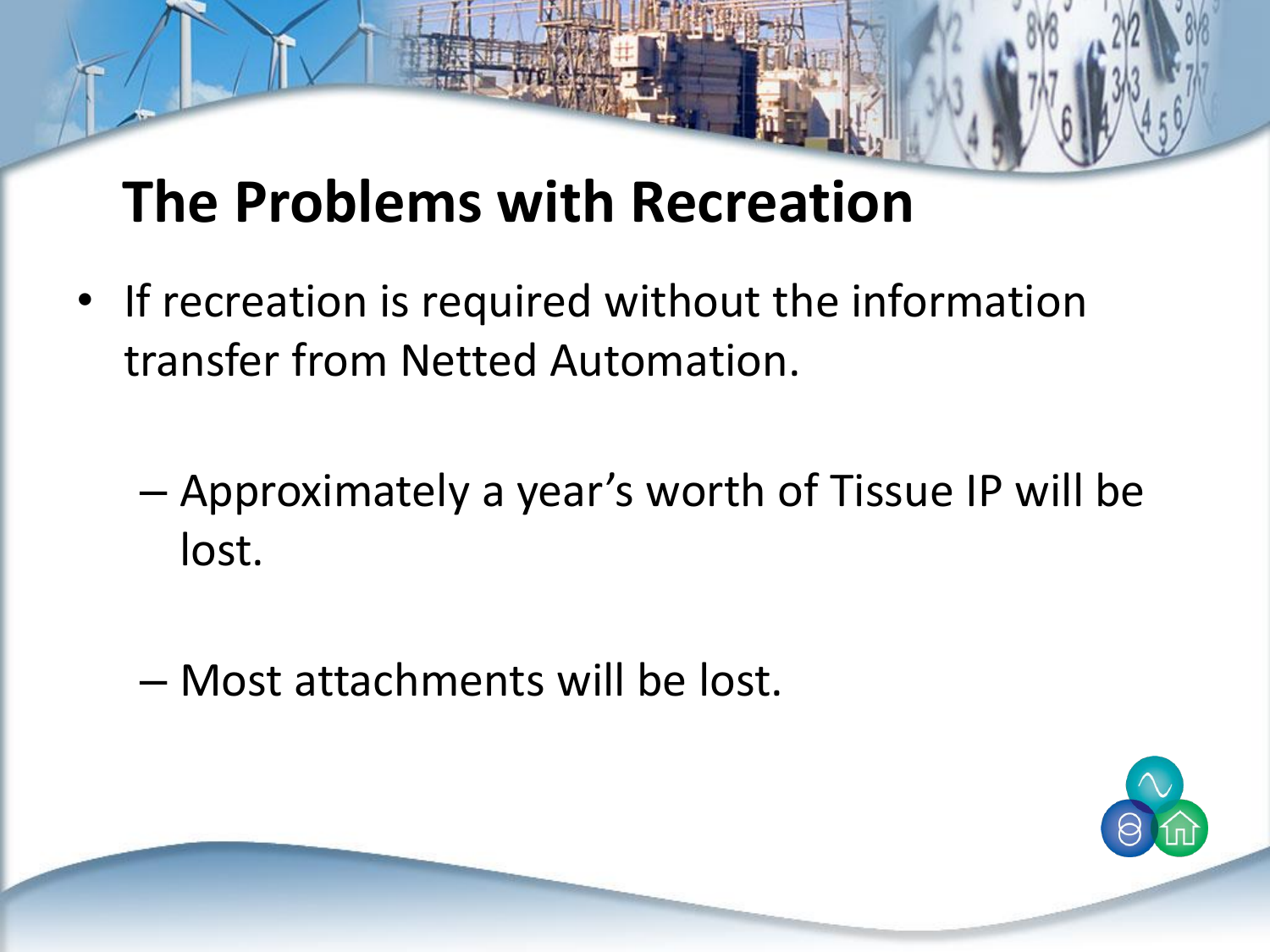# **UCAIug's Philosophy and Intent**

- UCAIug hopes that Netted Automation will still agree to the transfer.
- UCAIug believes that the global IP in the TISSUE database does not belong to Netted Automation.
	- A European company may investigate the European Content law as a mechanism to force the information transfer at no cost to UCAIug
- Failing to obtain the transfer from Netted Automation, UCAIug is intending to create a new TISSUE database based upon archived information provided by individuals.
- IEC has been informed of the situation and intends to make further public disclosures in the hope of informing stakeholders and in finding a solution.
	- UCAIug will work with IEC to determine the host of the information.
	- A letter is being written to IEC requesting their position and action regarding the TISSUE database.

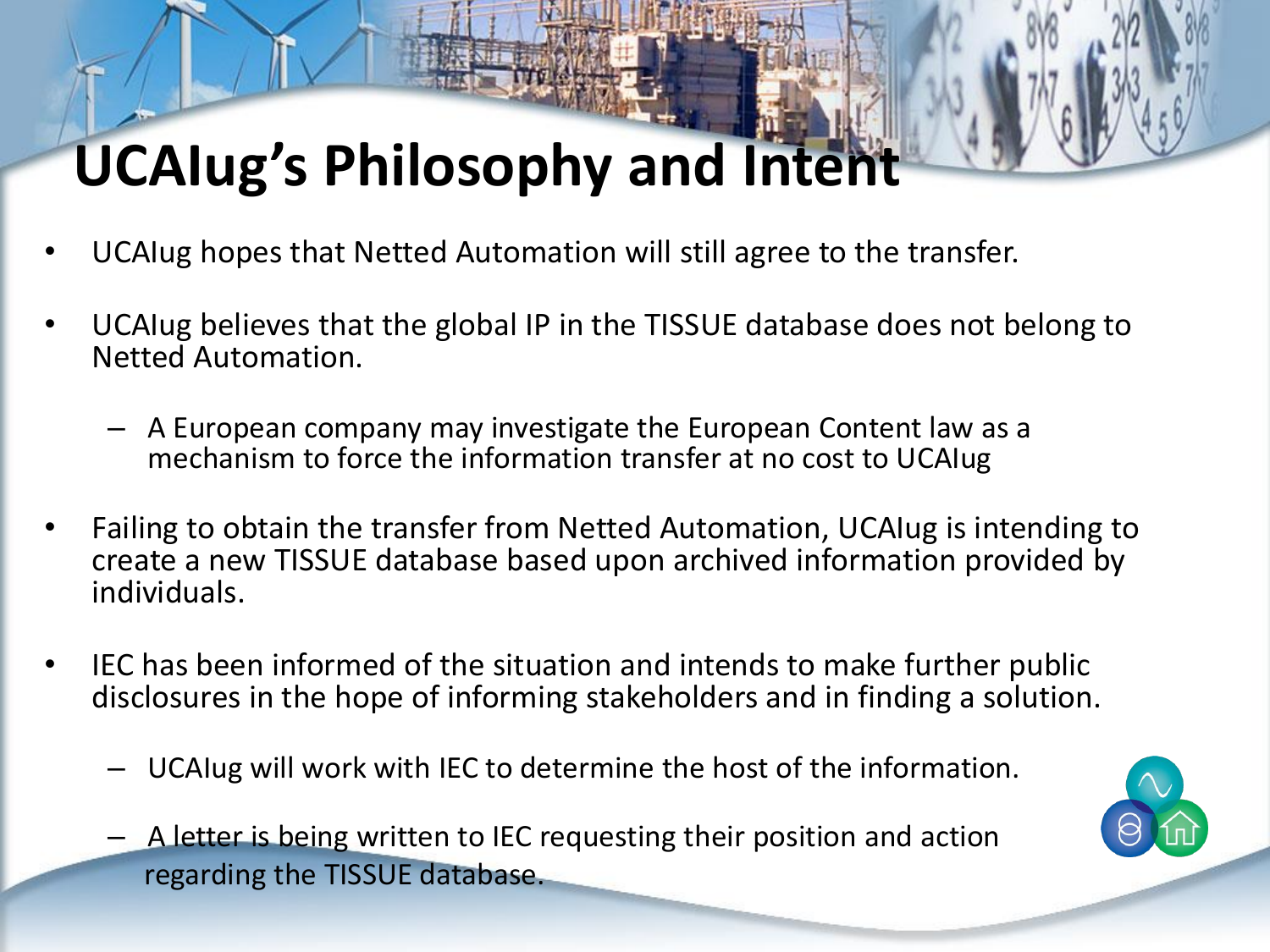### **How You Can Assist**

- If you, or somebody you know:
	- Has an archive of TISSUE information please have them contact [herb@ucaiug.org](mailto:herb@ucaiug.org)
	- Is utilizing a different, still functioning, database hosted by Netted Automation, please inform them of the issue that the IEC 61850 Tissue database is experiencing.

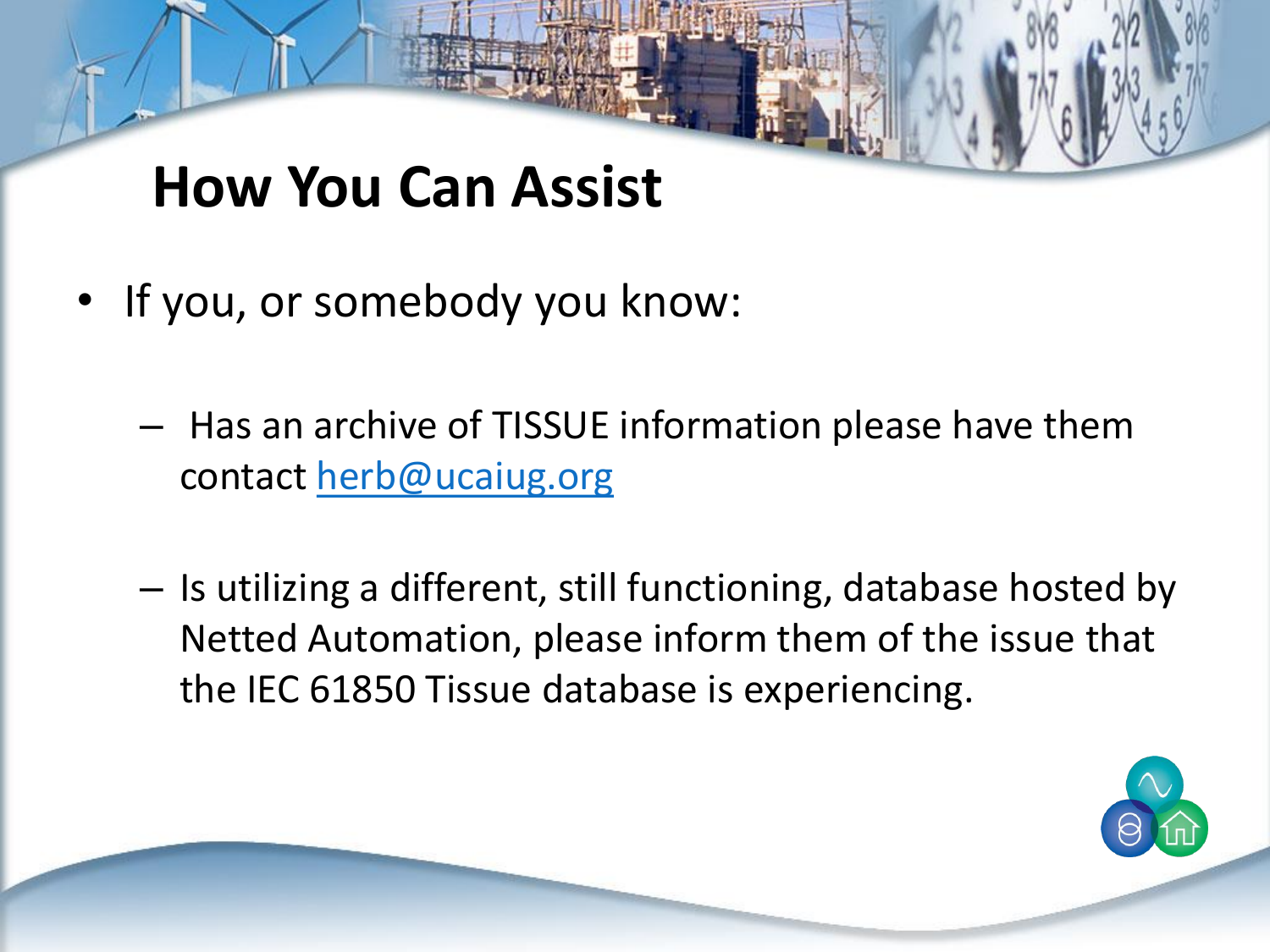

#### **Status Edition 1 testing (end-of-life)**

Announcement and press release in June 2018

Stop UCAIug conformance testing at the end of December 2020 .

Current QAP is not sufficient – update required:

Conformance testing of a given standard ends 10 years after release

Update old test procedures when new release is available to ensure backwards compatibility

Conformance test certificates indicates testing against withdrawn standard



**Herb Falk** Managing Director at Outside the Box Consulting Services  $11h$ 

#### UCA lug Announcement of End-of-Life for IEC 61850 **Edition 1 Certification**

After much discussion within the UCA International Users Group (UCAIug) Test Groups, IEEE, and solicitation of utility feedback, the UCAIug has announced its intent to halt conformance testing for Edition 1 IEC 61850 devices and applications in December 2020. Please note that this does not mean that vendors will not be able to provide Edition 1 devices, only that new Edition 1 devices after the aforementioned date will not be certified by UCAIug. For further information please see: http://www.ucaiug.org/Press%20Releases/UCAIug-

IEC%2061850%20Edition%201%20Certification%20End-of-life%20notice%20final.pdf.

If you have upcoming IEC 61850 projects, please take this announcement into account and take advantage of the improvements and defect corrections that can be found in IEC 61850 Edition 2 implementation.

Herbert Falk - Vice President of Testing UCA International Users Group

#### Read full text @

http://www.ucaiug.org/Press%20Releases/U CAIug-

IEC%2061850%20Edition%201%20Certificati on%20End-of-life%20notice%20final.pdf

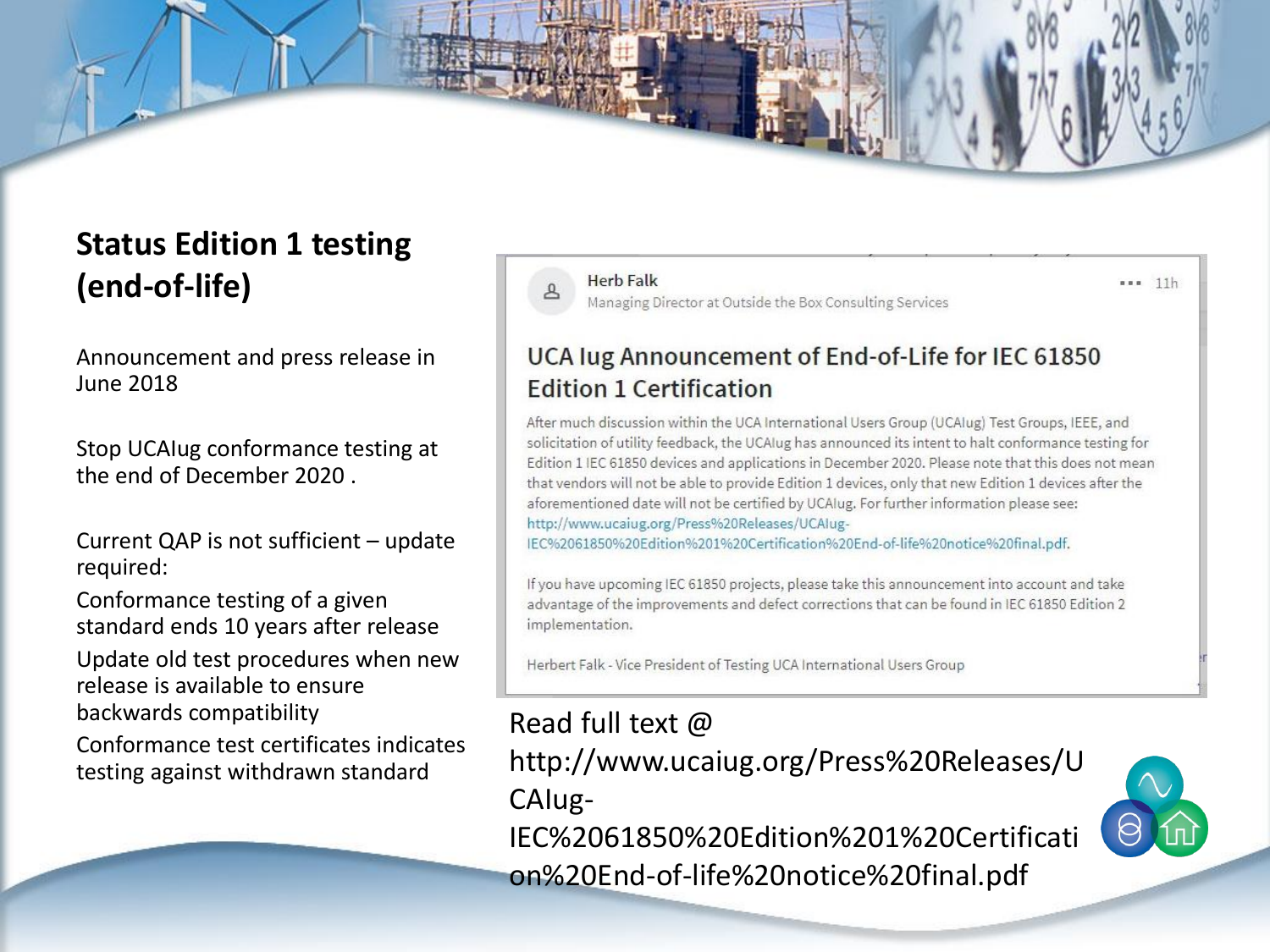# **Status of the draft UCAIug QAP**

- Update of QAP is needed
- Latest draft 4 dated July 2018
- Major changes on
	- Organizational groups
	- Test procedure updates and escalation
	- Document control
	- Support period / End of Life
	- Multi variant or Platform testing
- Full document available within TPGW review and comments are welcome

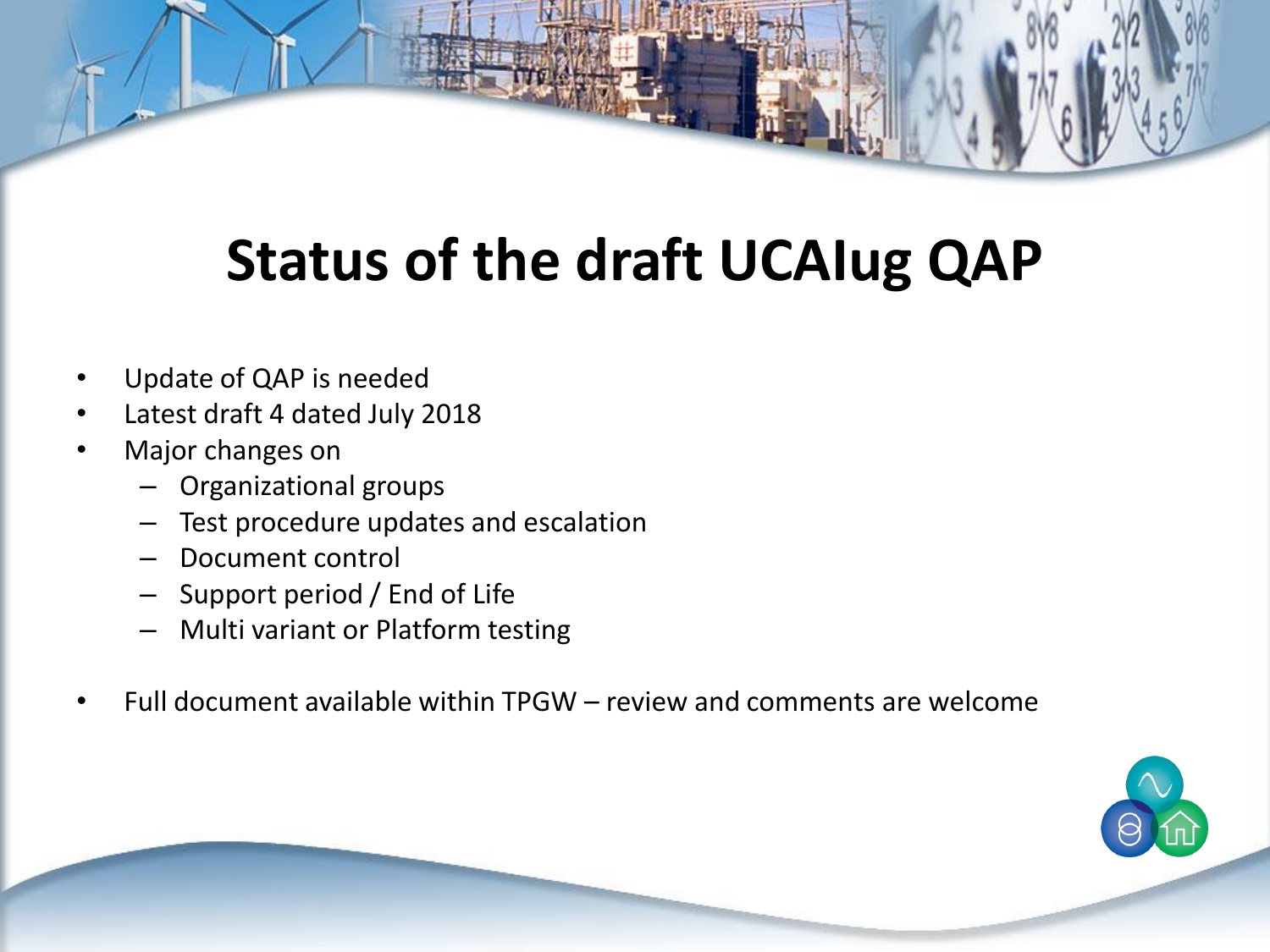# **Announcement IOP 2019**

- Training/Bootcamp: September Sept 20-21, 2019
- IOP Setup and testing : Sept 20-27;
- full week (e.g. Monday-Friday) for testing
- Setup the weekend before
- Topics to be defined, preparation meetings to be scheduled
- Mailing list created [IEC-61850-IOP-2017@googlegroups.com](mailto:IEC-61850-IOP-2017@googlegroups.com)
- Contact Herb if you want to participate
- Location: EPRI, Charlotte, North Carolina

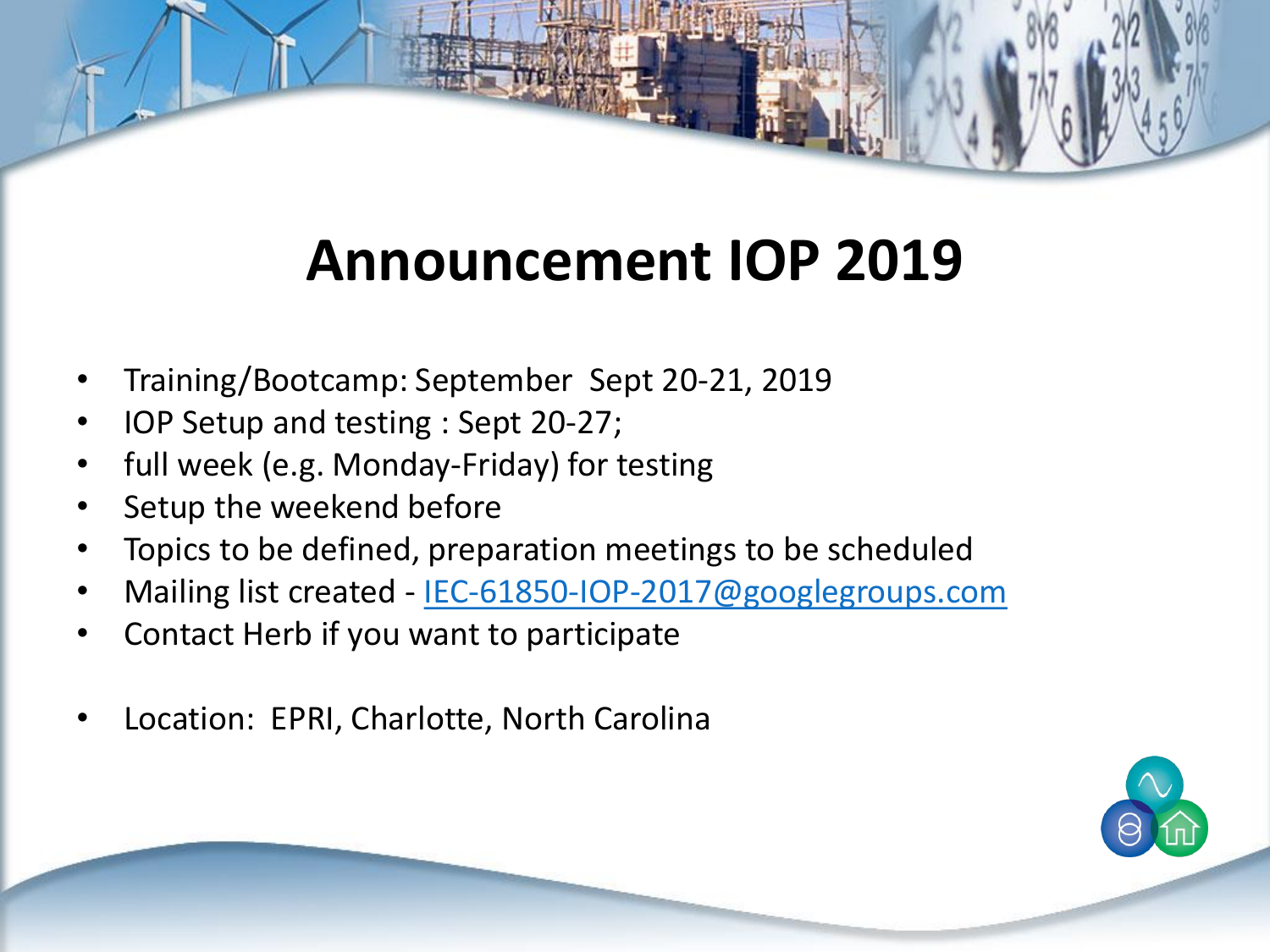- Taskforce was restarted in May 2018
- Debates on the definition we are doing compliance testing, however it is named conformance testing  $\odot$
- **Conformance** Accordance of the implementation of a product, process or service with *all specified requirements or standards*. Additional features to those in the requirements / standards may be included.
- **Compliance**  Accordance of the whole implementation with specified requirements or standards. However, *some requirements* in the specified standards *may not* be implemented.

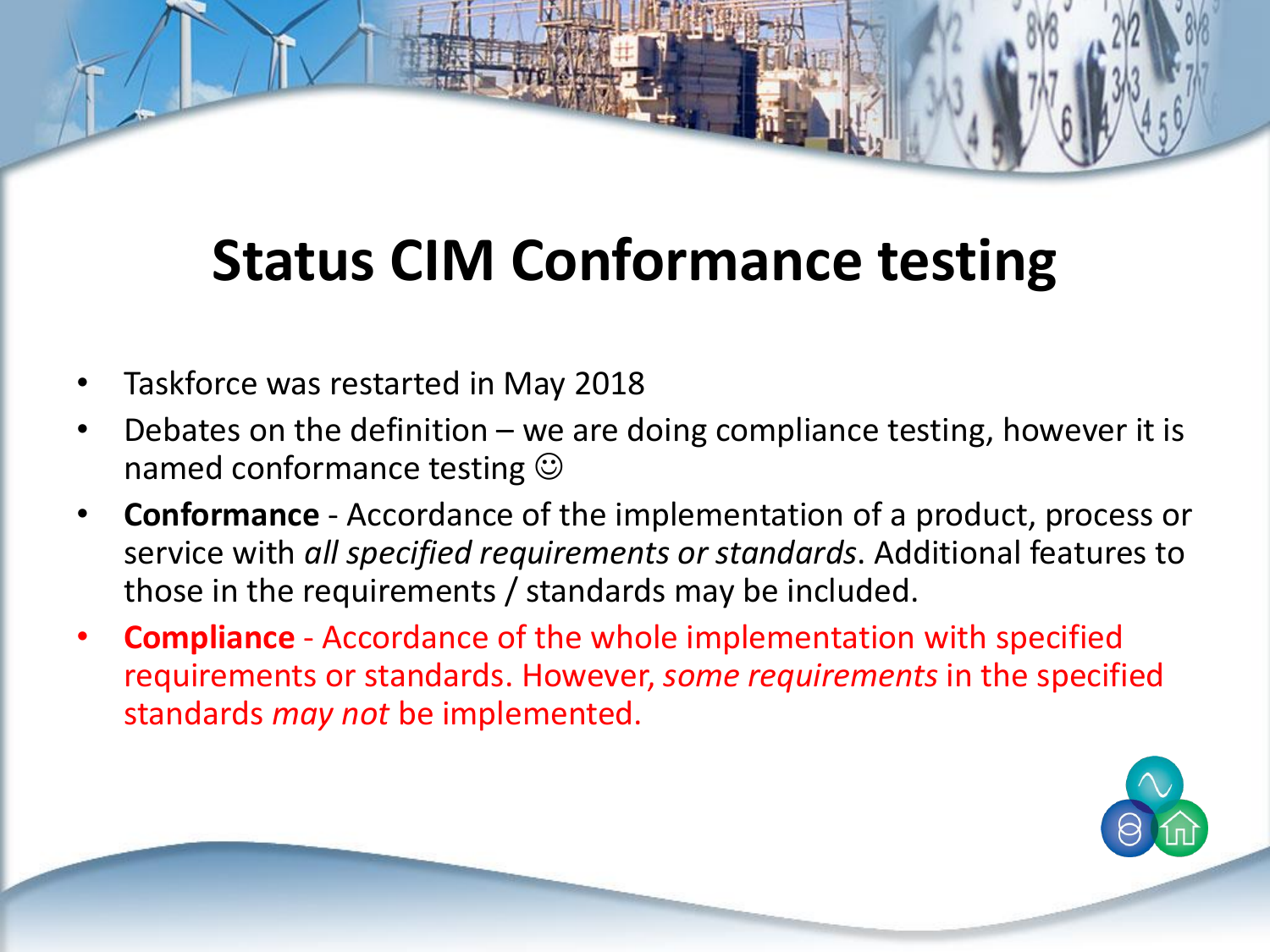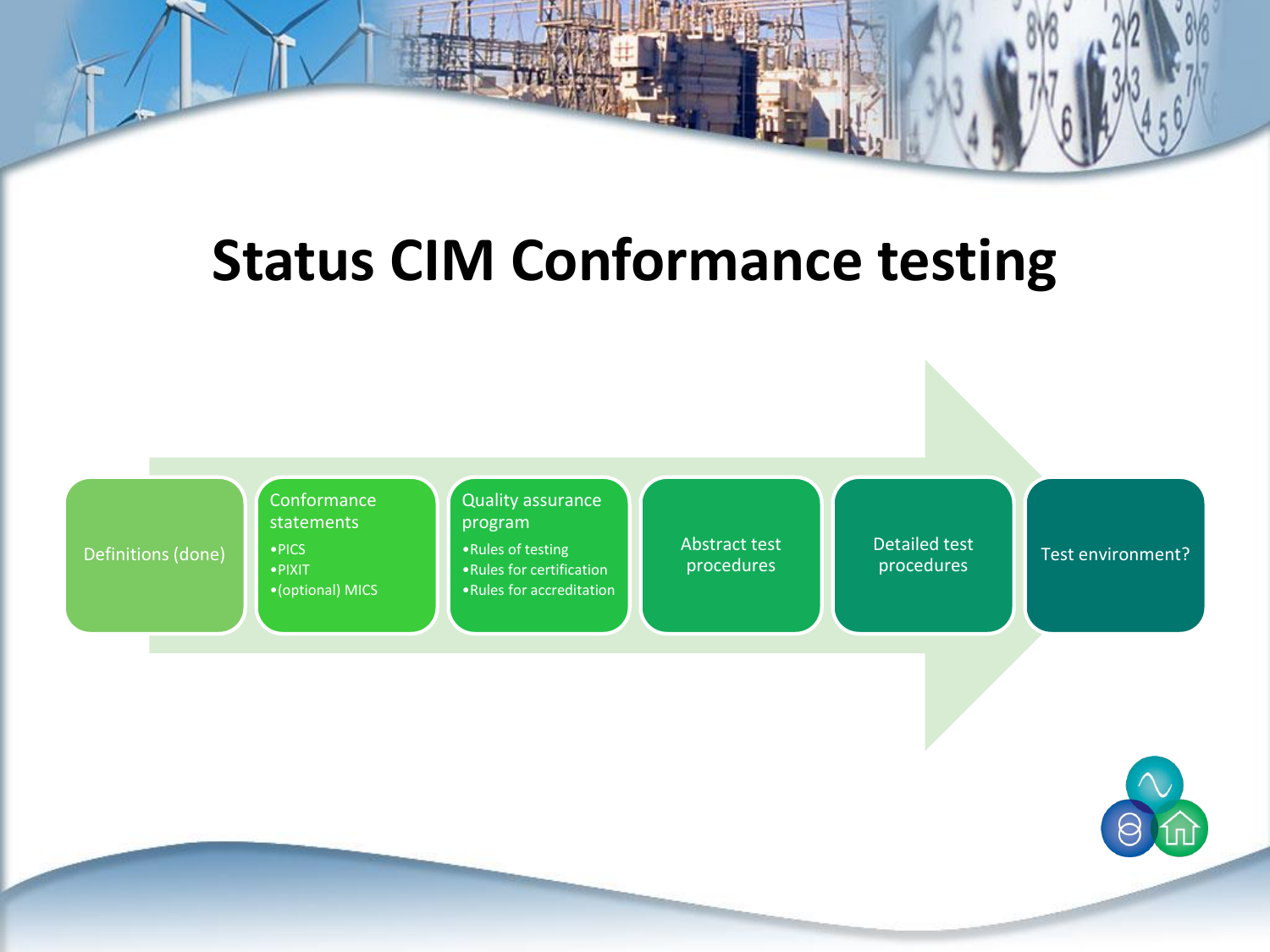- Conformance testing was done on 61869-5 by EPRI
- Focus now is the 61869-9 (Metering and Control)
- Almost all services and elements in -9 being optional
- Discussion on mandatory vs optional takes time
- Definition of client, server or both role

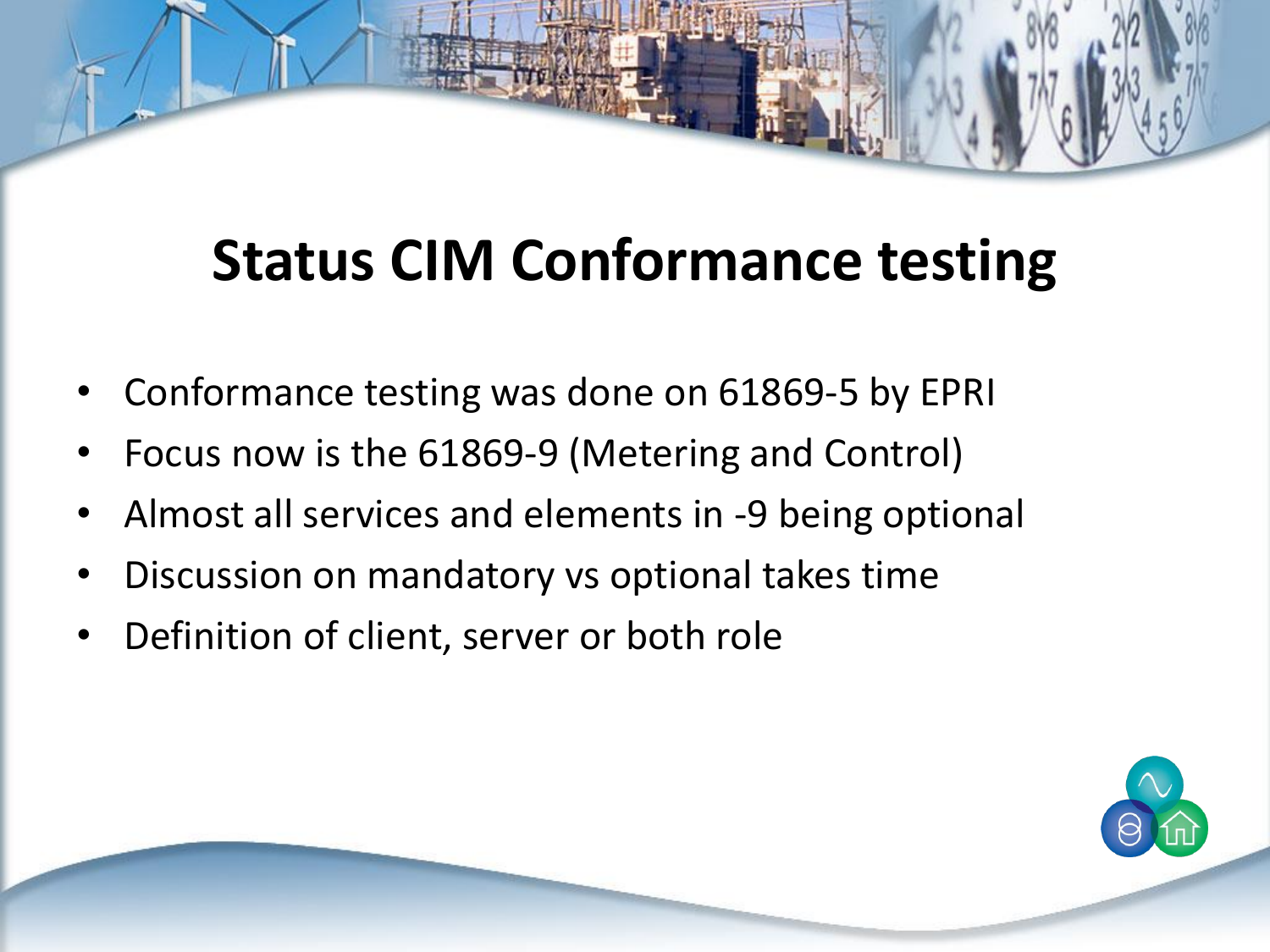- It was pointed out that current structure demands a fixed order for tests to be executed
- **Group needs to decide on how to structure tests to ensure automation and if/how tests can be ran stand-alone.**
- **Decided by all participants to define in the UCA (testing) profile which services are linked together and which are mandatory to be implemented to claim conformance.**

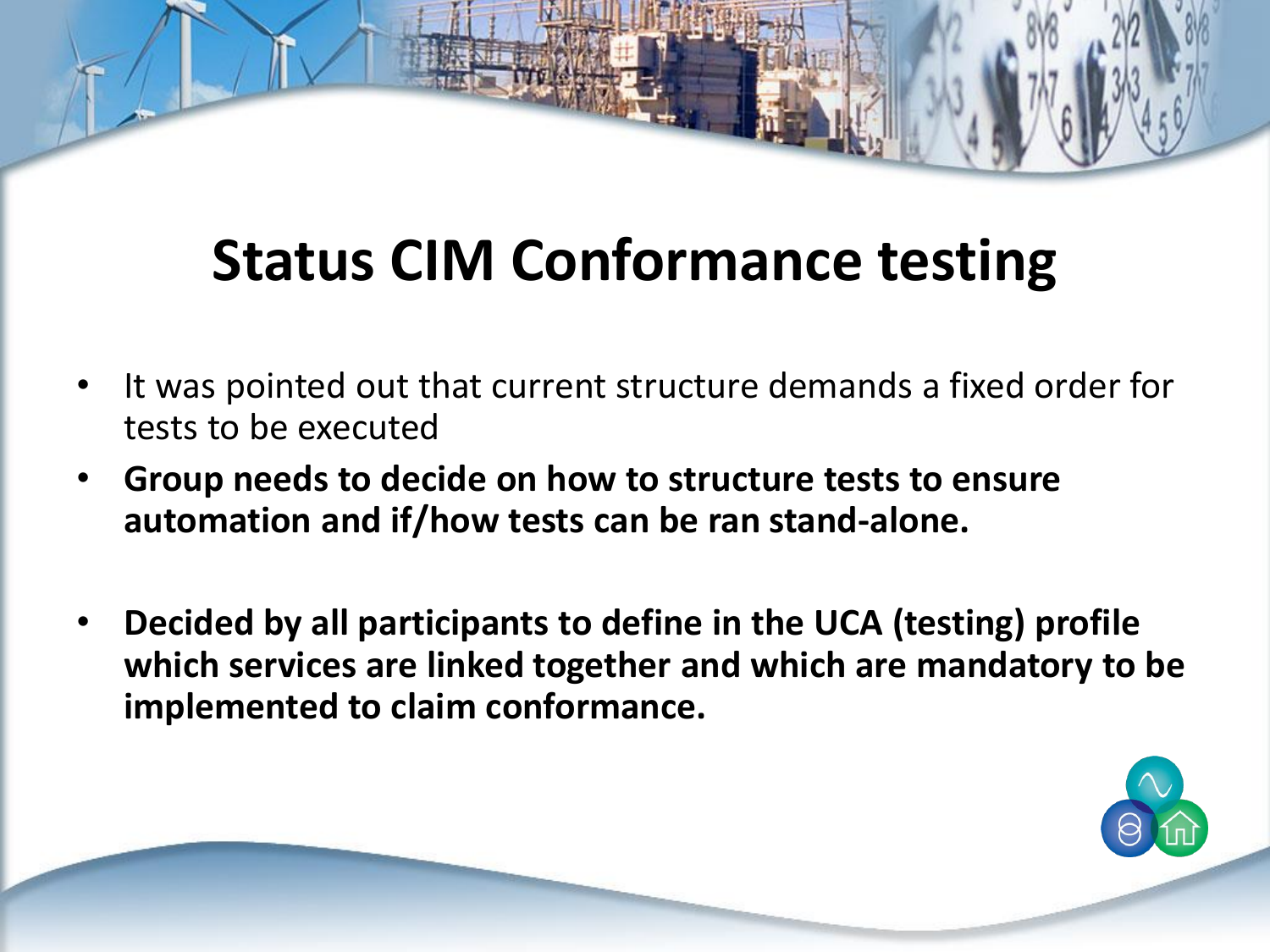- Draft PICS available
	- First attempt to define mandatory elements/services
- Conformance test cases based upon existing EPRI work
- Issue is the loose definition of the standard:
	- Like IEC 61850 the 61869-9 does not work with "remote functional calls" or comm services such as "onDemandRead( meter1, meter2, . . . )" or "disconnectMeter( meter1, meter2, . . . )".
	- The -9 defines blob of data, and the server has first to pull it apart before it can realise that the intention is for a request for an on demand read, a meter disconnect, a historical meter read and so on
	- The combination of header verb, header noun and whatever happens to be included in the profile that together determine what a particular request is for and makes parsing complicated

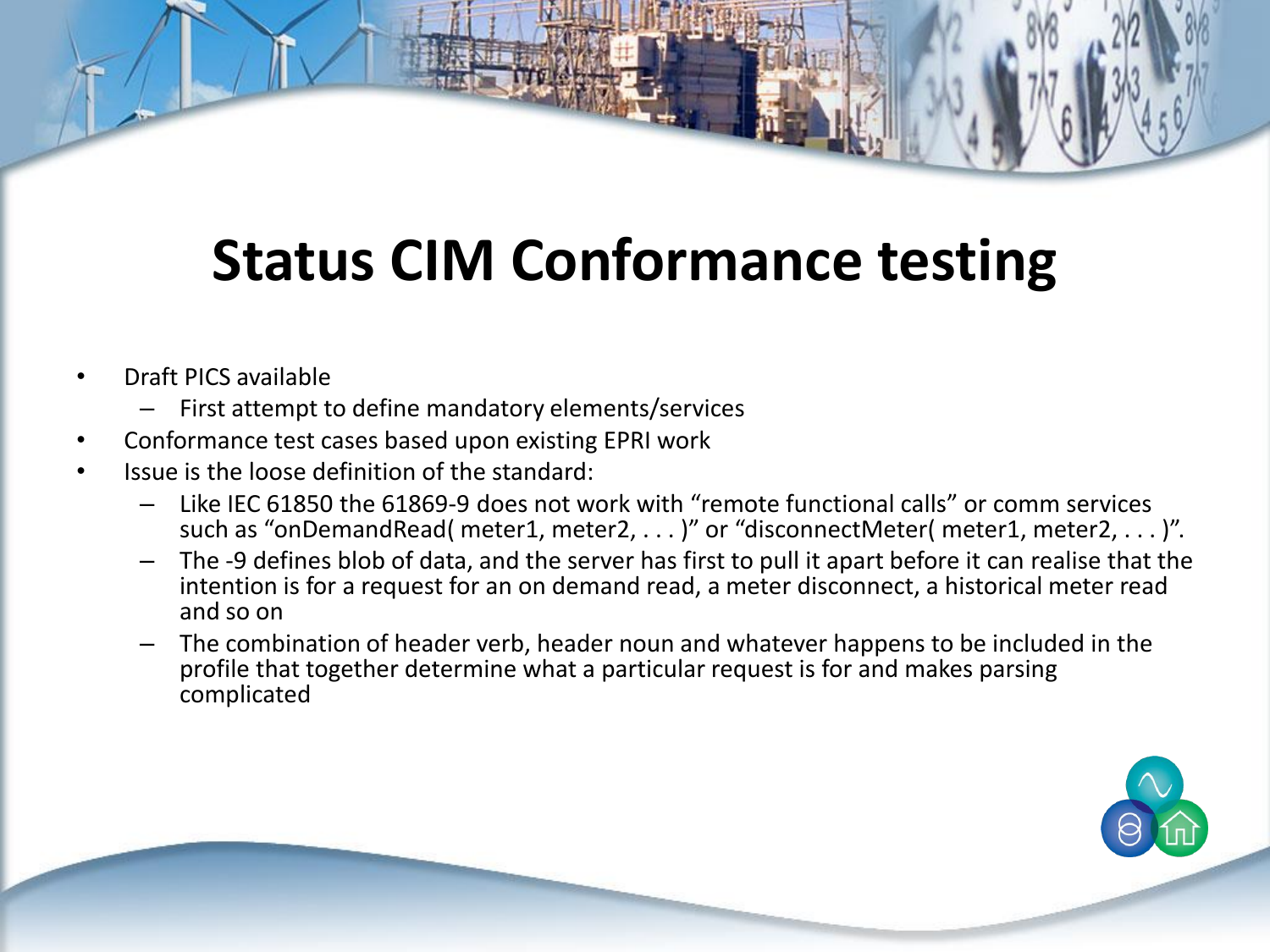- Test plan should include both positive and negative tests
- Do we need to develop a testing XSD?
- Continue work on PICS

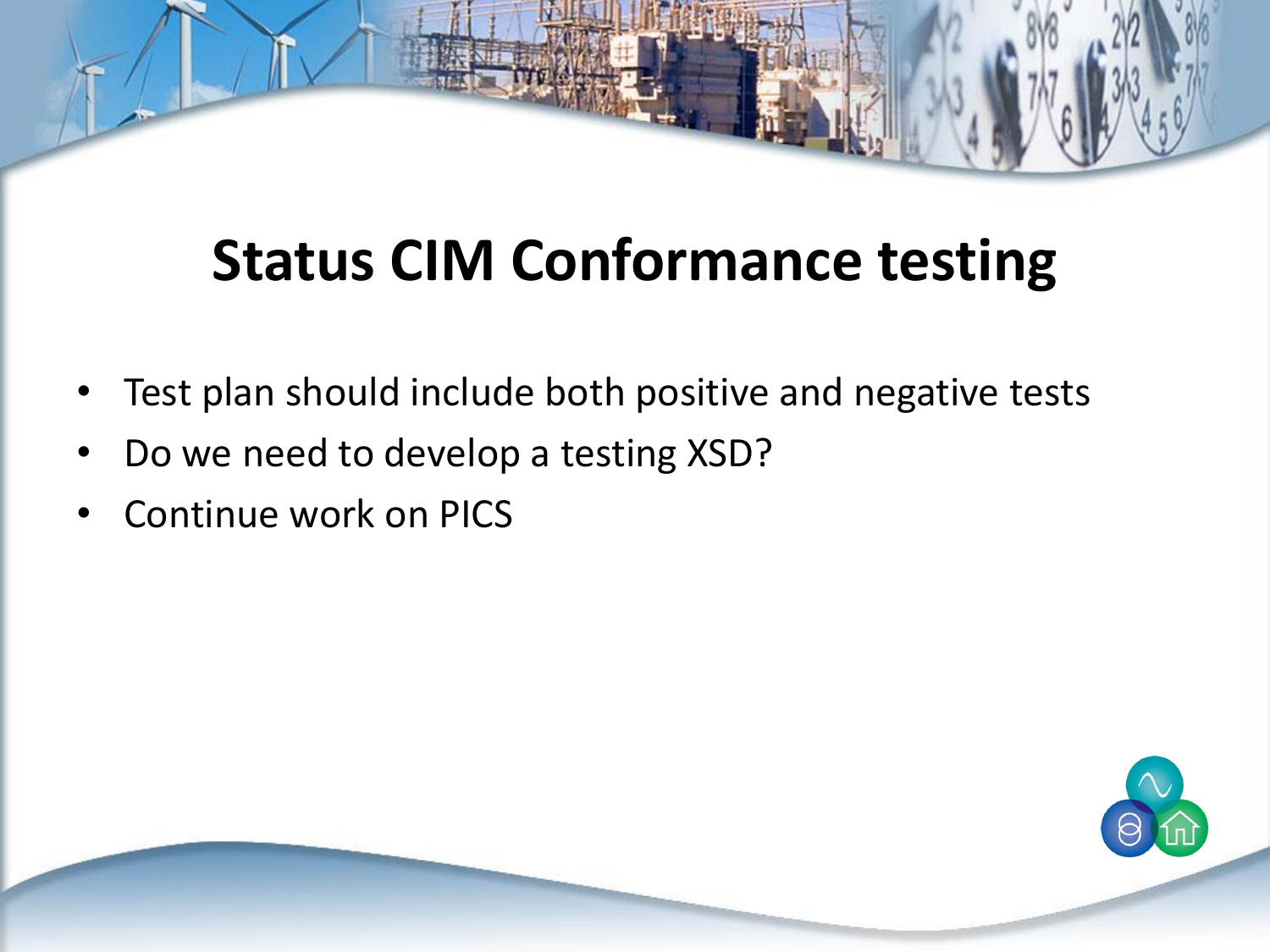